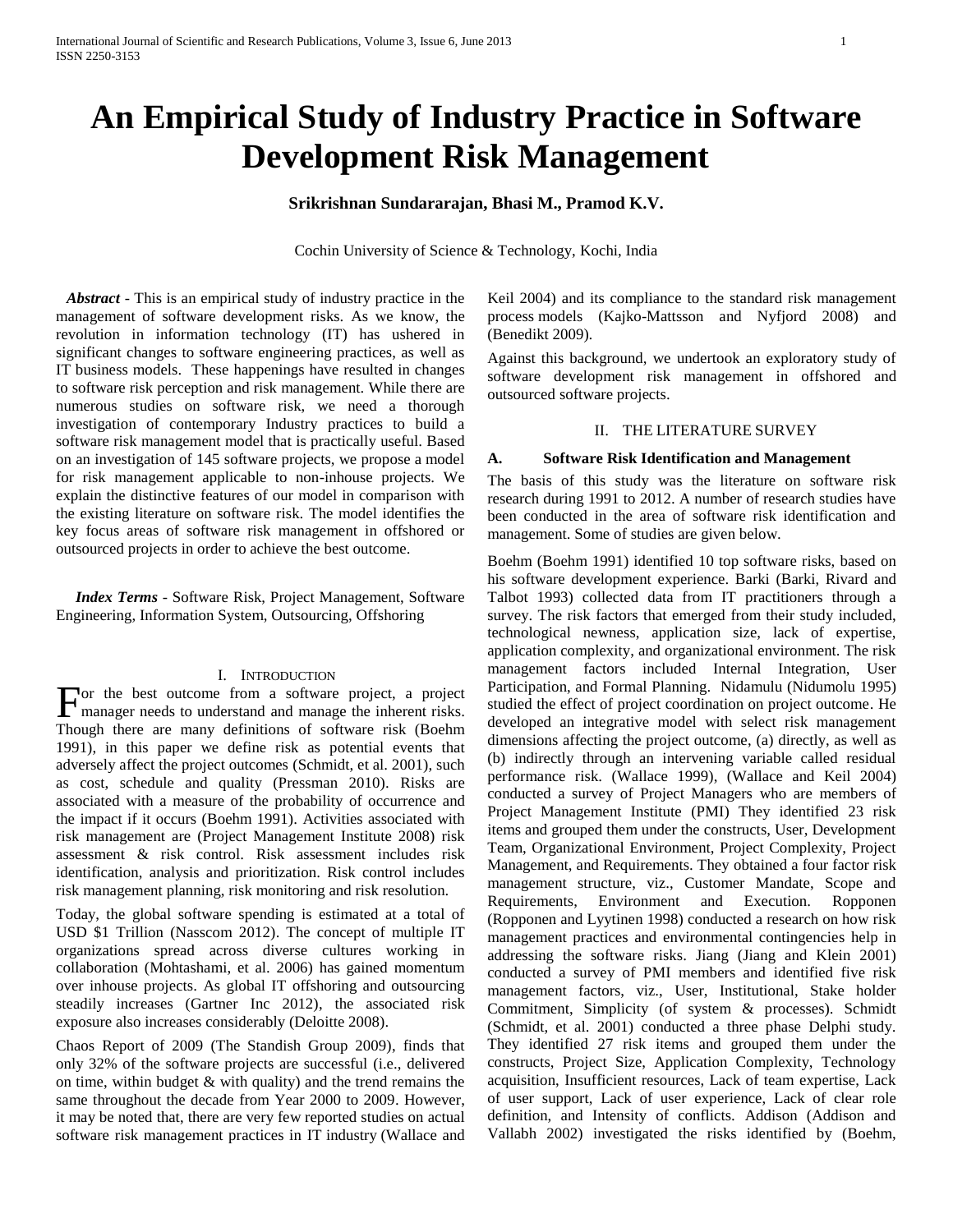1991), (Schmidt, Lyytinen, Keil, & Cule, 2001) and (Ropponen & Lyytinen, 1998) through a survey of IT project managers. They identified 12 risks and 14 risk management factors. Deephouse (Deephouse, et al. 2005) conducted an exploratory study. They developed a conceptual model relating the effectiveness of software processes to the project outcome. The software process included planning, process training, stable environment, user contact, design reviews, prototyping and cross functional teams. Product quality and time overrun were taken as project performance measures. The study also tested the planning effectiveness as a mediating variable. Project characteristics such as the staffing level, percentage of work outsourced, type of application developed were tested as control variables. (King 2008) conducted a Delphi study of "offshoring issues" by surveying about 100 people who had recently been involved in writing, reviewing or editing papers for a special issue of another journal on the IS offshoring topic. About 200 issues were preliminarily identified. The final "top twelve"-ranked list of offshoring issues are related to, but differs from the top risk factors from literature. Thomas (Thomas and Bhasi 2008) conducted a survey of IT professionals. The risk factors that emerged from their study consisted of Team Risk, Planning & execution, External Risk, User Risk and Complexity Risk. The risk management factors consisted of Project Execution, Human Resource Management, User Coordination, and Project Planning. They proposed multiple models showing the inter-relationship of risk factors, risk management factors and project outcome using structural equation modeling.

A pioneering work in the identification of software risks in *offshore outsourced projects* was done by (Charalambos, Iacovou and Nakatsu 2008), which addresses risks from customer perspective. Our study derives inspiration from the above, but is focused on vendor perspective.

Finally, let's take a quick look at the practitioner's perspective. The Software Engineering Institute (SEI) Technical Report (Carr, et al. 1993), provides a detailed list of software risk variables that affect software development in general. The capability maturity model integration developed by the CMMI Institute (CMMI 2010), and PMBOK (Project Management Institute 2008), provide a good perspective of the software process and project management, from which, one can draw a list of risks.

# III. THE RESEARCH OBJECTIVES

The success of a software project is influenced by the inherent risks, risk management, and constraints that are not under the control of the project manager. The main objectives of this study are:-

In the context of the offshored or outsourced software projects,

- 1. What are the major software development risk factors?
- 2. What are the major software development risk management factors?
- 3. How does the Industry practice of software development risk management differ from the existing literature on software risk?

The sub objectives of the study are listed below.

**[Hypothesis - H1]**

Software risk rankings have changed with passage of time (1991 to 2001), due to the revolution in Information Technology.

# **[Hypothesis - H2]**

Devolution of ownership in software project management in the forms of offshoring & outsourcing has changed the software risk profile, with the passage of time (2001 to 2012).

# **[Hypothesis - H3]**

Software development risks in offshored or outsourced software projects are distinct compared to in-house projects, in particular from vendor perspective.

# **[Hypothesis - H4]**

Software development risk management in offshored or outsourced software projects are distinct compared to inhouse projects from vendor perspective.

# IV. THE RESEARCH DESIGN & DATA COLLECTION

# **A. The Research Design**

The research is exploratory in nature. The population was software projects having software development phases such as requirements analysis, design, construction, and testing. The unit of observation was software projects. The software risk, software risk management, project constraints and project outcome were measured by collecting data from IT software professionals, who participated in an effort leading to a significant software delivery. Samples were drawn from the projects with the following constraints:-

- The duration of work was 3 or more calendar months
- The software delivery effort was 15 person months or more
- The delivery was done by a team of 5 or more members
- The project consisted of software development phases such as Requirements analysis, Design, Construction and Testing.
- The respondent had an experience of 3 or more years in IT software services
- The respondents were employed with global IT software companies
- The IT companies had matured processes in place

Questionnaire method was used for data collection. The questionnaire was posted online, using the Survey Monkey - a paid service provider that allows one to prepare a questionnaire, create an email address book and collect responses online.

# **B. Preparation of the Instrument**

A brief description of steps carried out for the development of the survey questionnaire is given below:-

- 1. A pilot (pre-test) questionnaire was developed to measure the risk factors, risk management factors and project constraints, based on literature survey on software risk during 1991 to 2012, as well as the perspectives of IT practitioners.
- 2. The pre-test questionnaire was subjected to 3 rounds of review by senior IT practitioners & academicians to improve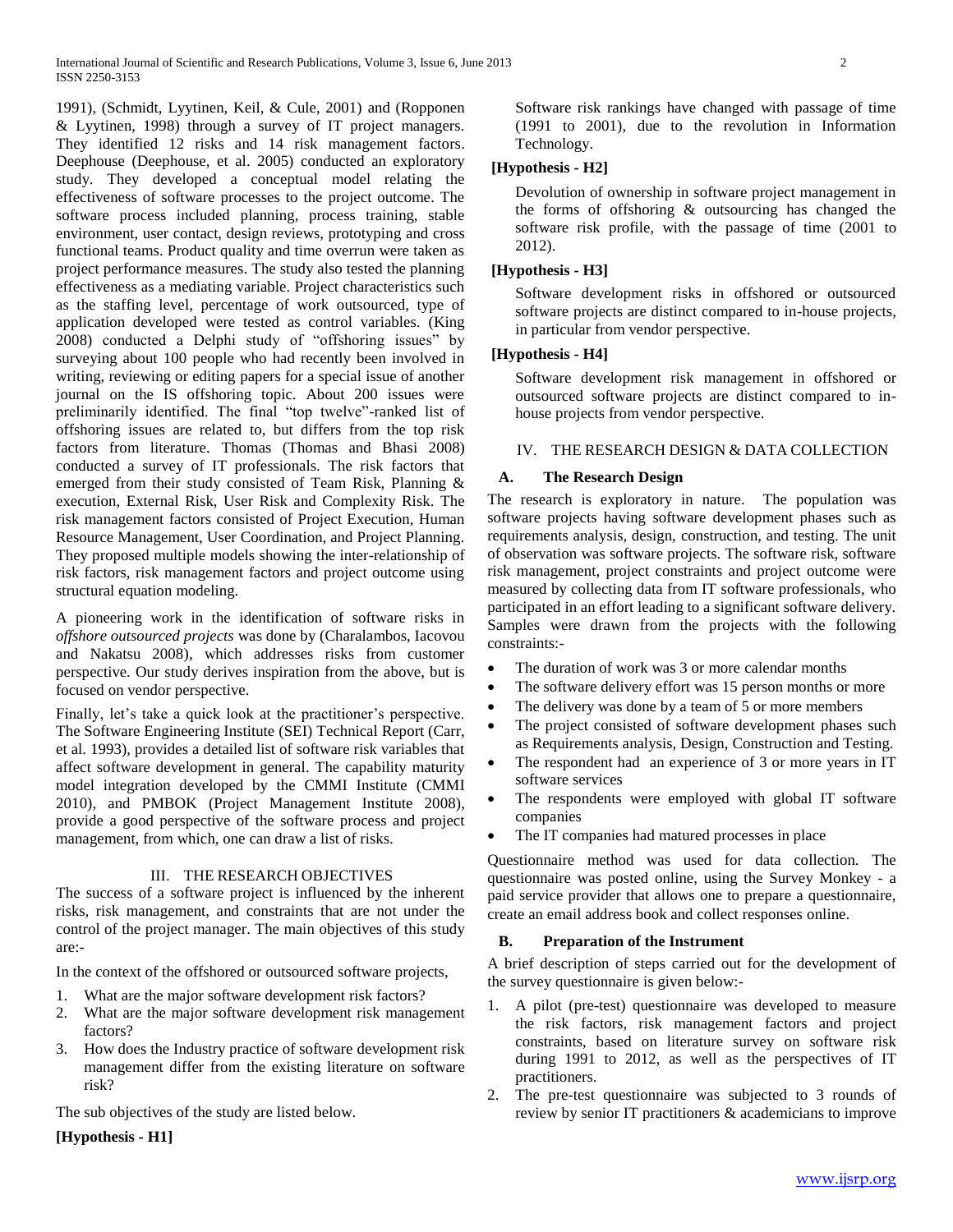its *content validity*, while maintaining brevity in the description and number of questions

- 3. The pilot questionnaire addressed 127 questions.
- 4. 22 responses were obtained from the pilot survey.
- 5. The pilot responses were thoroughly analyzed. The questions that 30% or more respondents did not answer were deleted. We did a factor analysis to determine the variance explained by the items underlying the questions. We identified trivial items (the items with Eigen value less than 1, items that showed heavy cross loading (more than 0.5 loading for two or more factors), items with a loading of less than 0.3. The questions corresponding to these items were deleted. We also analyzed the respondent's comments and discussed the same with senior IT professionals. Based on all the above, the questionnaire was revised - some questions were deleted, merged, split or simply reworded.
- 6. A seven point scale was used in the pilot (strongly agree, agree, some-what agree, not applicable, some-what agree, disagree, and strongly disagree). But none of the responses carried a value of '1' (strongly disagree), which indicated that each risk item and risk management item was either present in some measure or else, it was not applicable. Based on discussions with senior IT practitioners, the scale was changed to 6 points (strongly agree, agree, some-what agree, not applicable, some-what agree, and disagree).

# **C. The Final Survey**

The final instrument consisted of 78 questions - 17 representing software risk, 44 representing software risk management, 11 on project constraints, and 6 on project outcome. Each respondent was required to rate the software risk as well as risk management strategy, adopted in the project using a six point scale (*See Section IV.B.6*). Project outcome was measured in terms of time overrun (additional effort in person months), schedule slippage (delay of delivery in calendar days) and adherence to quality (the number of defects). Project constraints included the type of project, technology platform, company name, work location, project duration, project effort, team size, onsite/offshore ratio of the team, need for niche skills, the role of the respondent in the project, and the number of years experience in IT.

Non disclosure (of personal information) agreement was stated in the first page of the online survey questionnaire as well as the email communication to the respondents. The questionnaire did not have any questions that revealed the identity of the respondent, project or client.

The questionnaire was posted online, using the Survey Monkey (*See Section IV.A*). We collected the email addresses of 418 IT practitioners. We started with the support of colleagues / former colleagues, leveraging the first author's experience of 22 years in IT industry and requested them in turn to forward the survey request to their colleagues. This is called snow ball method. We received 179 responses over a period of 12 months, out of which 169 were complete (saved and submitted). In spite of best efforts, we found it difficult to locate multiple persons belonging to a project. We initially requested the respondents to forward the survey to two other team members who worked in the same project; but they were reluctant to do so, for fear of being identified. In order to maintain confidentiality, of the response as

well as respondent's identity, we decided to collect only one response per project.

## V. DATA ANALYSIS



**Fig. 1: Responses by Technology Platform**

The respondents belonged to Global IT companies that included Accenture, CSC, CTS, HCL Technologies Ltd., IBM Global Services, Infosys, L&T Infotech, MphasiS, TCS, and Wipro, from among others. These companies had organizational process maturity of CMM Level 4 and above. The average experience of a respondents was 12 years, out of which 53% were Project Managers, 28% Team Leads and 19% Architects. The average team size was 19. The average project duration was 18 months. Distribution of responses, by technology platform and by project category is shown in *Fig.1* and *Fig.2* respectively. The projects ranged from pure onsite (13%) to pure offshore (12%). The ratio of the team at customer site versus offshore is shown diagrammatically in *Fig.3*



**Fig. 2: Responses by project category**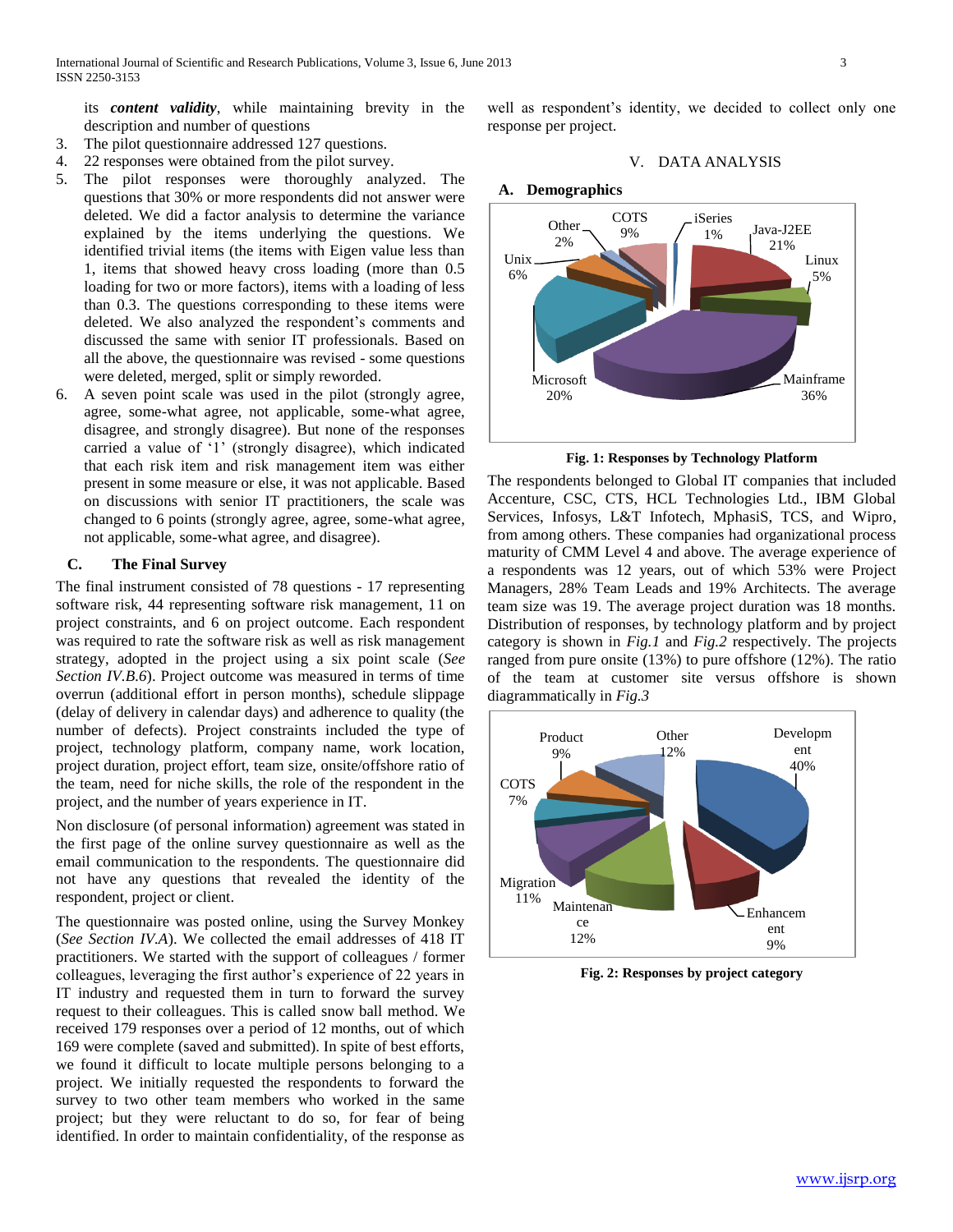

**Fig. 3: Onsite versus Offshore Team Ratio**

#### **B. Preparation of Data for Analysis**

Data Analysis was done according to (Hair, et al. 2006). SPSS software was used for the analysis of responses. To ensure true representation of the responses, imputation of missing values was not carried out. Cases (responses) with missing data for dependent variables were discarded. Cases with more 30% missing data were discarded. Multivariate analysis was done and outlier cases with Mahalanobis ( $D^2/df$ ) measure > 2 (with respect to the risk variables) were discarded.

Factor extraction method was Principal Component Analysis with Varimax rotation applied using Kaiser Normalization. Instances of variables with missing values were excluded (Imputation of data was not attempted, since that can bias the observation) Orthogonal rotation was applied. The items with Eigen value less than 1 were deleted. The items that load less than 0.4 were deleted. It may be noted that, one risk item & one risk management item were retained, though they loaded slightly less than 04 – this is discussed in the subsequent sections. The items that showed high cross loading were deleted. The structure was re-specified iteratively with the deletion of each item.

# **C. Risk Factors**

The procedure in the *Section V.B* was used for the preparation of data for factor analysis of risk variables. The risk factor structure that emerged, explained 71.3% of the variance (*See Table-1*). The risk items that constitute these risk factors are listed and discussed under *Hypothesis – H3*.

One of the Risk Item#1 *'Getting SME Time'* loaded only 0.36 (less than 0.4). This is a challenge in projects, where client dependency exists, according to senior IT practitioners. Hence the risk item was retained. The internal consistency estimated using Cronbach's alpha ( $\alpha$ ) was 0.73 (an alpha value of 0.70 or above indicates good internal consistency). The Kaiser-Meyer-Oaklin measure of sampling adequacy (KMO value) obtained was 0.72 (within the acceptable range of 0.6 to 0.9). Bartlett Test of Sphericity was significant (0.00), indicating that sufficient correlations exist among variables.

**Table 1: Software Risk Factors**

| <b>Description of the Factor</b>  | % Variance<br><b>Explained</b> |
|-----------------------------------|--------------------------------|
| Understanding the Requirements    | 11.59                          |
| Knowledge Transfer                | 14.01                          |
| Allocation of Competent Resources | 21.94                          |

| <b>Resource Availability</b> | 10.21 |
|------------------------------|-------|
| <b>Quality Management</b>    | 3.99  |
| <b>Cultural Dimensions</b>   | 9.52  |

#### **D. Risk Management Factors**

The procedure in the *Section V.B* was used for the preparation of data for factor analysis of risk management variables. The risk management factor structure that emerged, explained 66% of the variance (*See Table-2*). The risk management items that constitute these risk management factors are listed and discussed under *Hypothesis – H3*.

One of the risk management items, 'PM Involvement in Estimation' loaded only 0.39 (less than 0.4). According to senior IT practitioners, this is an important risk management item, though in some projects Project Manager was identified only after effort estimation. Hence the risk item was retained. The internal consistency estimated using Cronbach's alpha (α) was 0.93 (an alpha value of 0.70 or above indicates good internal consistency). The Kaiser-Meyer-Oaklin measure of sampling adequacy (KMO value) obtained was 0.83 (within the acceptable range of 0.6 to 0.9). Bartlett Test of Sphericity was significant (0.00), indicating that sufficient correlations exist among the variables. The internal consistency estimated using Cronbach's alpha was 0.93.

**Table 2: Software Risk Management Factors**

| <b>Description of the Factor</b> | % Variance       |  |  |
|----------------------------------|------------------|--|--|
|                                  | <b>Explained</b> |  |  |
| Understanding the Requirements   | 4.4              |  |  |
| Solution                         | 5.6              |  |  |
| <b>Project Planning</b>          | 10.3             |  |  |
| Knowledge Management             | 10.0             |  |  |
| <b>Employee Motivation</b>       | 13.5             |  |  |
| Quality of Build                 | 6.8              |  |  |
| <b>Quality of Testing</b>        | 8.8              |  |  |
| <b>Change Management</b>         | ճ 5              |  |  |

#### VI. DISCUSSION

#### **A. Software Risk Factors**

#### **[Hypothesis - H1]**

Software risk rankings have changed with passage of time (1991 to 2001), due to the revolution in Information Technology.

A number of research studies have been conducted in the area of software risk identification (*See Section II*). The findings from three major chronologically representative research studies, viz., (Boehm 1991), (Schmidt, et al. 2001), and (Charalambos, Iacovou and Nakatsu 2008) as well as the findings from this study (2012) are provided in *Table-3*. An entry of 'Yes' in a cell indicates that the risk is considered as a top software Risk; 'No' or 'N/A' indicates it is not considered as a top risk, in the respective study.

From the *Table-3*, we see that 4 out of 10 risks (*Item# 12, 14, 15, 16*) in Boehm's list *1991(B)* do not appear in other studies, viz., *2001(B), 2008(C) and 2012(O)*. Risks related to computing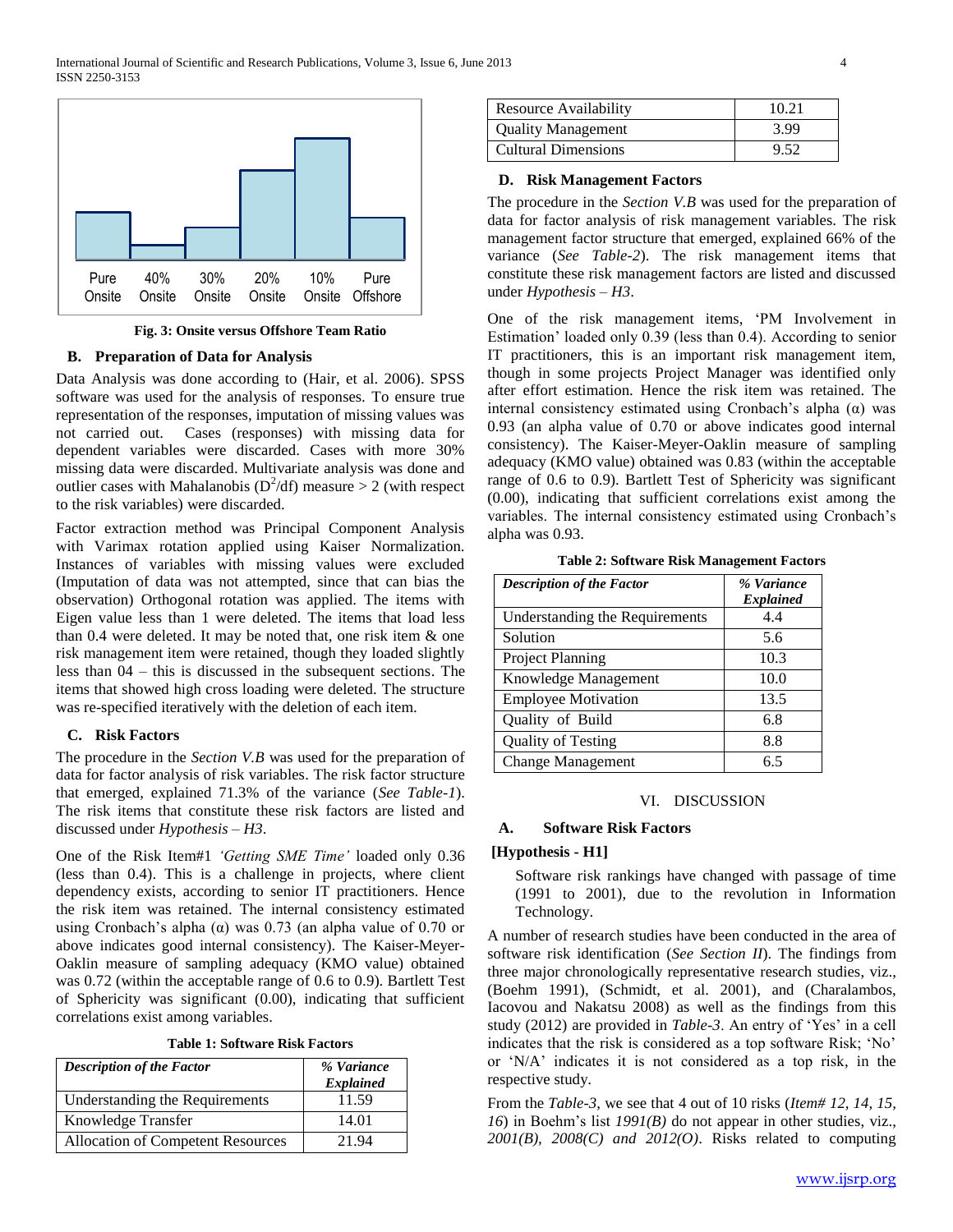capabilities (*Refer to Item# 15, 16*) are critical in scientific or real time applications. But the revolution in technology (hardware, software, and methodologies) has made the above risks less significant in the context of general business information systems. Moreover, the pervasive application of IT has resulted in process maturity in software development and vendor management (CMMI 2010). Therefore, *Item# 12, 13 and 14* are not top priority risks anymore.

Hence we find that the software risk rankings have changed with passage of time, due to revolution in Information Technology and the consequent maturity of software engineering processes.

# **[Hypothesis - H2]**

Devolution of ownership in software project management in the forms of offshoring & outsourcing has changed the software risk profile, with the passage of time (2001 to 2012).

| <b>Ite</b><br>m# | <b>Risk Description</b>                            | 1991<br>(B)    | 2001<br>(S)    | 2008<br>(C) | 2012<br>$\boldsymbol{0}$ |
|------------------|----------------------------------------------------|----------------|----------------|-------------|--------------------------|
| 1                | Lack of Top<br>management<br>Commitment            | N <sub>o</sub> | Yes            | Yes         | N/A                      |
| $\overline{2}$   | Failure to gain user<br>commitment                 | N <sub>o</sub> | Yes            | N/A         | N/A                      |
| 3                | Misunderstanding the<br>requirements               | Yes            | Yes            | Yes         | Yes                      |
| $\overline{4}$   | Lack of adequate user<br>involvement               | Yes            | Yes            | Yes         | Yes                      |
| 5                | Lack of required<br>knowledge / skill              | Yes            | Yes            | Yes         | Yes                      |
| 6                | Lack of frozen<br>requirements                     | Yes            | Yes            | Yes         | Yes                      |
| 7                | Changing Scope /<br>objectives                     | Yes            | Yes            | Yes         | Yes                      |
| 8                | Introduction of new<br>technology                  | N <sub>o</sub> | Yes            | N/A         | N <sub>o</sub>           |
| 9                | Failure to manage end<br>user expectations         | Yes            | Yes            | Yes         | N/A                      |
| 10               | Insufficient /<br>inappropriate staffing           | N <sub>o</sub> | Yes            | N/A         | Yes                      |
| 11               | Conflict between user<br>departments               | N <sub>o</sub> | Yes            | N/A         | N/A                      |
| 12               | Gold Plating                                       | Yes            | N <sub>o</sub> | N/A         | N <sub>o</sub>           |
| 13               | Shortfalls in externally-<br>performed tasks       | Yes            | N <sub>0</sub> | Yes         | N <sub>o</sub>           |
| 14               | Shortfalls in externally-<br>furnished components: | Yes            | No             | N/A         | N <sub>o</sub>           |
| 15               | Real-time performance<br>shortfalls                | Yes            | N <sub>0</sub> | N/A         | N <sub>o</sub>           |
| 16               | Straining computer<br>capabilities                 | Yes            | N <sub>0</sub> | N/A         | N <sub>o</sub>           |

**Table 3: Software Risk Rankings over Time**

From *Table-3,* we find that, *Risk Items 1, 2, 8, 10 & 11* were new additions by Schmidt *2001(S)* as top risks compared to Boehm's list *1991(B)*. *Items 1, 2, 10, and 11* are stake holder related risks in inhouse project management (viz., user, departments, employees, and top management). *Item# 8* is risk related to introduction of new technology. This is a challenge in inhouse

projects. But technology capabilities form the core competency of global IT companies and hence not a major challenge in offshoring & outsourcing. From *Table-3*, it can be seen that the five risks stated above do not appear in the study of offshoring and outsourcing risks by Charalambos *2008(C)* as well as our study *2012(O)*.

Moreover, the risk profile of Charalambos (Charalambos, Iacovou and Nakatsu 2008) consists of many more risk items that are not in the lists of (Boehm 1991) and Schmidt (Schmidt, et al. 2001). They are listed below.

- 1. Language barriers in project communications
- 2. Lack of offshore project management know-how by customer
- 3. Failure to consider all costs
- 4. Telecommunications and infrastructure issues
- 5. Vendor viability
- 6. Difficulties in ongoing support and maintenance
- 7. Cross-cultural differences
- 8. High turnover of vendor employees
- 9. Constraints due to time-zone differences
- 10. Lack of continuous face to face interaction across team members
- 11. Threats to the security of information resources
- 12. Negative impact on employee morale
- 13. Lack of familiarity with international and foreign contract law
- 14. Differences in development methodology/processes
- 15. Political instability in offshore destinations
- 16. Negative impact on image of customer organization
- 17. Currency fluctuations

All the above risks are primarily related to Offshoring or Outsourcing and were not considered significant in earlier research studies, where the focus was risks related to in-house projects. Therefore we infer that the devolution of ownership in software project management in the forms of offshoring and outsourcing has changed the software risk profile, with the passage of time (2001 to 2012).

# **[Hypothesis - H3]**

Software development risks in offshored or outsourced software projects are distinct compared to in-house projects, in particular from vendor perspective.

The software risk factors that emerged from this study are shown in *Table-1.* This is diagrammatically depicted in *Fig.4*. Each factor is discussed below. The risk items underlying a factor are listed; followed by explanations obtained through discussions with some of the senior IT professionals who participated in the survey. A brief theoretical explanation is provided where required.

# *i. Understanding the Requirements*

This factor includes:-

- ~ Competency of the team in analyzing business requirements
- ~ Competency of the team in translating business requirements to software implementation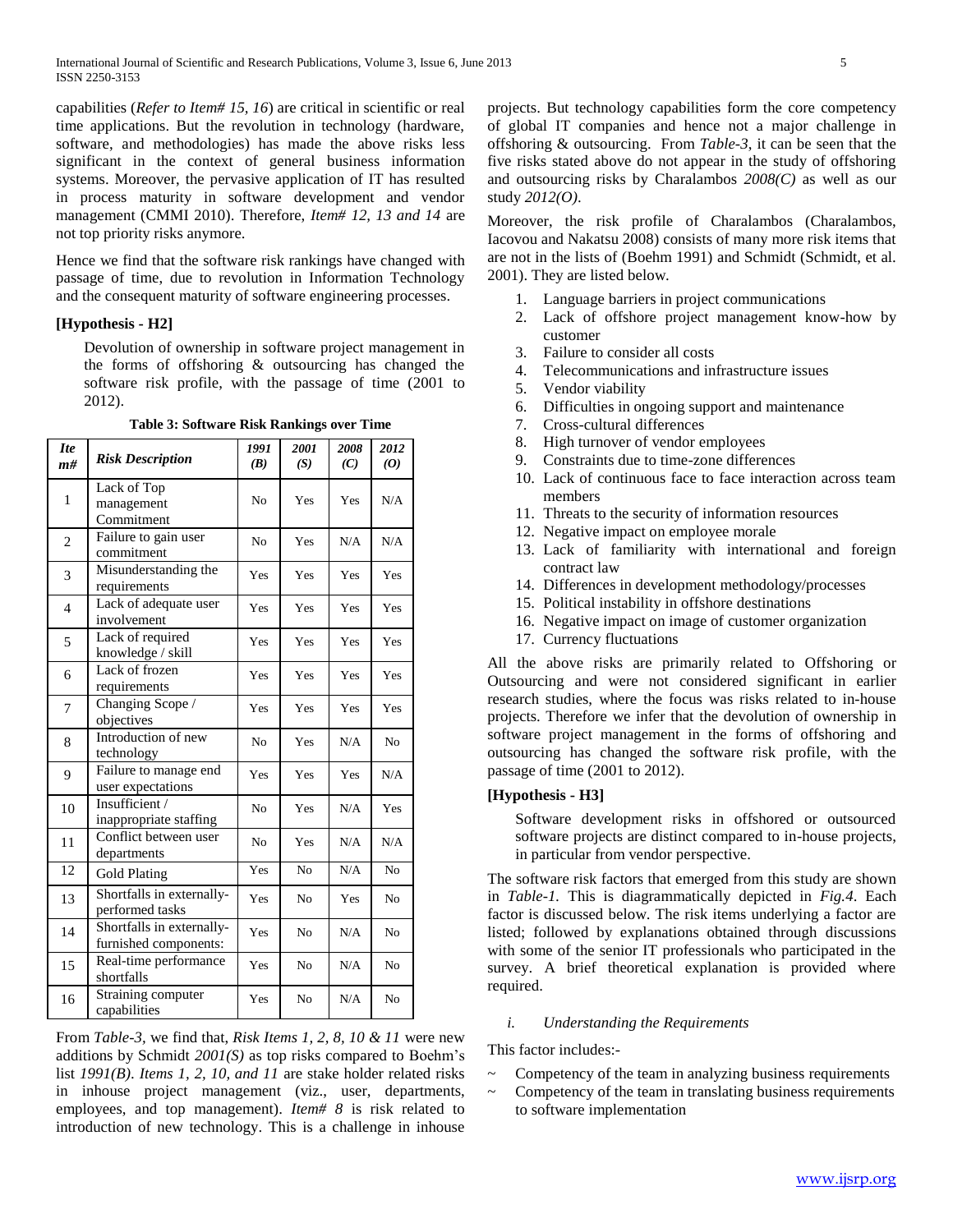Though, formal as well as informal methods have evolved, requirements engineering remains relatively informal and challenging at the IT industry level (Pressman 2010). Hence the understanding & analysis of business requirements and mapping them to application code is a an area of challenge in all software projects

# *ii. Knowledge Transfer*

This factor includes:-

- Written requirements specification was available
- Knowledge transfer from customer/ business to project team was effective
- Adequate documentation of the system, interfaces, and business functionality was available

Knowledge transfer includes systematic and documented (formal) communication as well as informal communication (Nidumolu 1995).

Usually, the subject matter experts in the customer team provide business requirements dissemination, initial application knowledge transfer along with available documentation. This is further fortified from system study, observation and job experience. In the later phases of the project, subject matter experts from both business and IT side will be available as guides and mentors for the team. In maintenance projects changes are made to existing software application; hence the level of documentation available on application functionality is very critical.



**Fig. 4 Software Risk Profile**

# *iii. Allocation of Competent Resources*

This factor includes:-

- The project manager's competency in the resource planning
- Allocation of key (core) resources at the right time
- Allocation of all required resources at the right time
- Competency of the resources against the project requirements
- Getting user / business / experts time for explanation, clarification, guidance and check point reviews

Project Manager must be competent in understanding the overall requirements; effort estimation, project plan and resource loading plan. A small team capable of supporting the PM in the above activities needs to be allocated at the onset (project initiation). The number and capabilities of this "core" team varies depending on the complexity of the project. Nevertheless, the core team is expected to have some of the competencies such as, requirements analysis, estimation, devising the solution, selection of resources, and setting up development environment & processes, to mention a few. All the resource requirements of the project must be satisfied as per the resource loading schedule. The team must, together, satisfy the competency requirements of the project. A job description typically involves primary and secondary technical skills. In maintenance projects, prior knowledge of the application is important. Once a working team is in place, each individual's level of competency can be improved through appropriate training program. Finally, plans must be made for making subject matter experts available for knowledge sharing, reviews and guidance.

Getting competent resources allocated in time to a project, emerged as the biggest risk (challenge) in this study.

#### *iv. Availability of Resources*

This factor includes:-

- Employee turnover
- ~ Employee release
- ~ Unavailability employees due to vacation or absence
- ~ Presence of Transient Resources

Turnover or attrition is a major challenge for an IT company – unspecified reports put the figure at a moderate 15%. Planned vacations and unplanned absence also affect employee availability. Projects also happen to be the training grounds for technical skills / competency improvement, by design or by chance. In addition, experts in the application and business functionality, aka, subject matter experts, must be available as required for knowledge transfer and guidance, at least as per a predetermined schedule.

*v. Quality Control*

Quality Control (QC) includes appraisal activities such as reviews and inspection.

Adequate time & due diligence is needed from the early stages of requirements gathering down to the user acceptance testing, in order to deliver the expected functionality. But the investment in QC activities is always a trade-off between the available budget and cost of quality. Hence the Project Manager must exercise extreme diligence in formulating and adopting appropriate quality processes, procedures, tools/ techniques, standards & guidelines.

# *vi. Cultural dimensions*

This factor includes:-

- Cultural diversity of the team
- $\sim$  Cultural dimensions of project leadership

Cultural dimensions play an important role in distributed project execution and in any team where cultural diversity exists. Cultural dimensions (Hofstede 1976) such as Power Distance,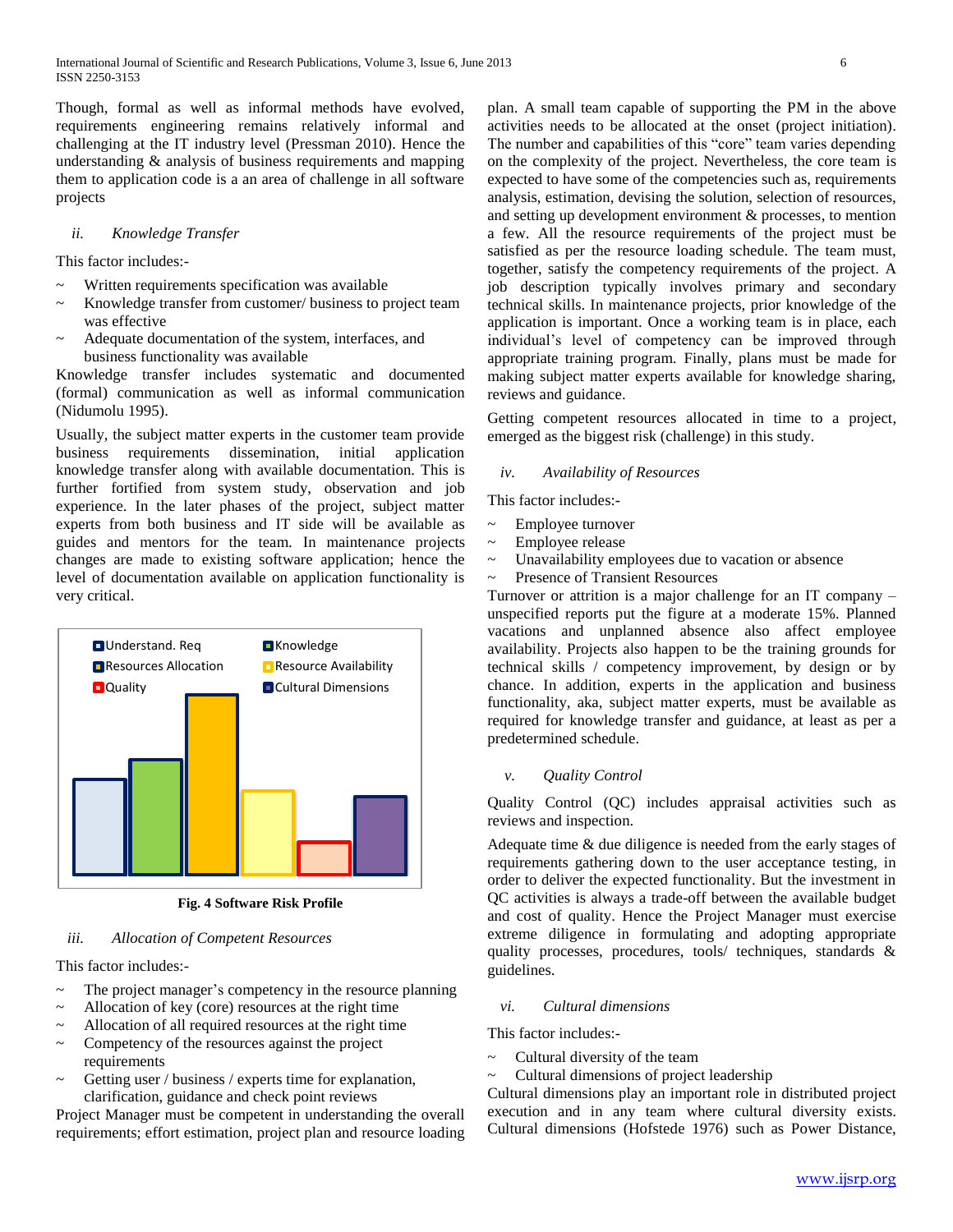Individualism, Masculinity, Uncertainty Avoidance and Long Term Orientation affect communication and control. Practical implication of cultural dimensions include, challenges in requirements elicitation and knowledge transfer, fostering individual initiatives, individual efficiency, team participation (in decision making, planning and coordination), information sharing, and so on, to mention a few. All these factors influence the efficiency & productivity of the team. Cultural dimensions determine leadership style. The leadership style adopted has a corresponding influence on the risks stated above.

# **CONCLUSION**

The software risk profile that emerged from this study is shown in *Table-1*. The risks that we identified are not altogether new to existing literature. But the priorities are different, with respect to the inhouse risks that emerged from the various research studies mentioned in *Section II.* We also took a closer look at the differences with respect to three research studies, under *Hypothesis - H1 and Hypothesis – H2*. Therefore, the survey findings indicate that risk profile in offshored or outsourced software projects are distinct compared to inhouse projects.

In this study, we profiled software risks from vendor perspective. Refer to the risks identified by Charalambos – part of the risks appear under *Column 2012(C)* in *Table-3*; the rest are listed in the discussion on *Hypothesis – H2*. Charalambos identified the risk profile of offshore outsourced projects from customer perspective. Many of the risks apply to both customer and vendor sides, but the priorities differ *(refer to our detailed discussion on risks identified in our study, earlier in this section)*. Therefore, some of the top risks identified in our study do not appear in Charalambos's list – viz., getting subject matter expert's time, transient resources, knowledge transfer, allocation of resources, application documentation, the time allotted for quality control, and project manager's competency. In fact, allocation of competent resources in-time is considered as the top challenge (risk) by vendor project manager, whereas they do not appear in Charalambos's list. Hence we conclude that the vendor perspective of risk profile that emerged from our study is different from the customer perspective identified by Charalambos.

A theoretical explanation is provided here. Offshoring / outsourcing magnify certain risks and create new threats (Aspray, Mayadas and Vardi 2006) and (Charalambos, Iacovou and Nakatsu 2008). Whereas business knowledge is usually a core competency of the business (Mclvor 2005), the competencies of the IT team becomes more & more prominent as we progress through the technology intensive downstream stages such as design, construction and testing. With IT offshoring, and outsourcing becoming a part of the well formulated business strategy, global IT companies are steadily improving their competitive edge in technology and process capabilities (Peppard and Ward 2004).

Therefore, our findings indicate that risk profile in offshored or outsourced software projects are distinct compared to inhouse projects. Moreover, the vendor perspective of risk profile, as identified in this study, is different from customer perspective as identified by Charalambos (Charalambos, Iacovou and Nakatsu 2008). The following are considered as top risks in industry practice from vendor side - understanding the requirements, knowledge transfer, timely allocation of resources & competency of resources, resource availability, quality control, and cultural dimensions. This is a unique risk profile applicable to offshore and outsourced software projects from vendor perspective.

# **B. Software Risk Management Factors**

#### **[Hypothesis - H4]**

Software development risk management in offshored or outsourced software projects are distinct compared to inhouse projects from vendor perspective.

The software risk management factors that emerged from this study are shown in *Table-2.* The factors are diagrammatically illustrated *in Fig.5.* Each factor is discussed below. The risk management items underlying a factor are listed; followed by explanations obtained through discussions with some of the senior IT professionals who participated in the survey. A brief theoretical explanation is provided where required.



#### **Fig. 5: Risk Management Profile**

#### *i. The understanding of requirements*

This factor includes:-

- Adequate involvement of project manager in the estimation process
- Discussions with users, customer subject matter experts, and business analysts to elicit and understand the requirements
- Ensuring the availability of users, customer subject matter experts, and business analyst for reviews, clarifications, and guidance, in every phase of the project as required.

Adequate understanding of the business requirements must be obtained, in order to translate them to software specifications that defines functional, domain and technical requirements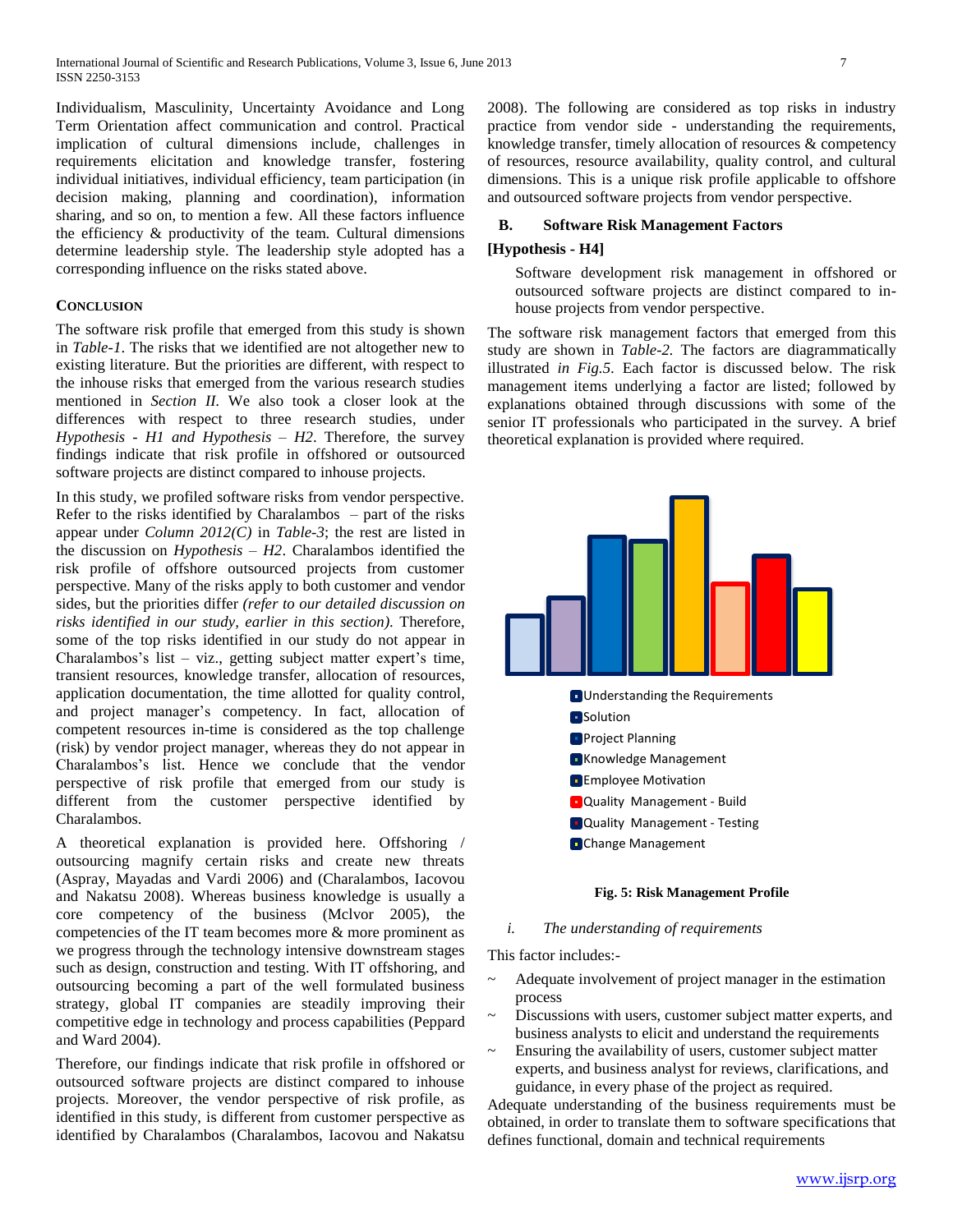# *ii. The solution*

This factor includes:-

- The effectiveness of solution (problem solving approach and techniques)
- The effectiveness of tools used

There are many projects that have run into extra costs and considerable delay due to in-appropriateness in the solution devised (e.g. reengineering versus replacement), tools used (e.g. impact analysis tools) and techniques deployed (design patterns). Hence the above factors need due deliberation & diligence.

# *iii. Project planning*

This factor includes:-

- Use of formal estimation methods, estimation tools, organizational level estimation procedure, and historical database of projects
- Plans to ensure tracking of each user requirement from requirements specification phase, through design, construction, testing, and up to delivery
- Metrics collection and analysis

Estimation needs to be accurate. The project scope, technology solution, and the estimates are the three major inputs for preparing the project plan. Project plan encompasses all activities directed towards delivering all the requirements within budget and time. Therefore, a Project plan contains a detailed account of deliverables, schedules, phases, activities, work items, measurements, service level agreements and other aspects. Plans must be made for collecting and analyzing the project & process metrics to identify the cause  $\&$  source of undesirable deviations and devise plans for improvement in productivity & quality.

In order to achieve continuous improvement, a framework called DMAIC (Define, Measure, Analyze, Improve & Control is deployed (Mahanti and Antony 2009), (Peppard and Ward 2004), and (Madhani 2008).

# *iv. Knowledge management*

This factor includes:-

- Adequate training to offshore team in the application functionality, before assigning tasks
- Systematic Induction program
- Effective on-the-job training program
- Adequate attention in ramping up trainees allocated to the project
- ~ Mitigation plan for employee turnover, release, and unavailability

According to knowledge based theory, management of explicit knowledge and tacit knowledge are fundamental to the success of in-sourcing and outsourcing of non core competencies (Mclvor 2005), (Cha, Pingry and Thatcher 2008), (Gefen 2008), (Dibbern, Winkler and Heinzi 2008), (Leonardi and Bailey 2008).

Knowledge management includes the capture & transfer of knowledge that is useful to the project in the short term and the engagement in long term. Each & every individual allocated to a project may not possess the adequate skills and experience; but the project team as a whole must be competent to execute the

project. With this objective in mind, the team needs to be ramped up to the required competency level. Plans for this include, on the job training, induction programs, workshops, online or classroom trainings, and relevant certification courses. In the case of trainees, ramp up programs are aimed at imparting technical skills as well as project specific knowledge. Employee turnover and non availability of employees arising from planned or unplanned vacation, creates a knowledge gap. The mitigation strategies for these, include maintaining a buffer (allocating additional resources), cross training (imparting skills required in a different project or module), job work books and so on.

# *v. Employee Motivation*

This factor includes:-

- Mapping employee profile and, their career interests
- Employee goal setting and periodic review
- Objectiveness of employee appraisal
- Employee performance versus rewards  $&$  recognition
- Employee performance versus compensation  $&$  benefits
- Onsite assignments versus employee performance  $\&$ organizational policy
- Employee work life balance
- ~ Recognition of individual initiatives and opinion

According to the resource based view of the firm (Mclvor 2005), valuable, rare and non imitable resources form the basis of competitive advantage of a firm. IT industry is human resource centric. IT companies are most concerned about human resource management (Madhani 2008), (Peppard and Ward 2004), since the technical skills and cost competency of resources determine their competitive advantage.

Measuring employee performance and deployment of an organization wide policy are complex tasks. This is since each and every project is unique, thereby rendering objectiveness & standardization inaccurate, though guidelines can be formulated. Some companies have devised 360 degree feedback to supplement the evaluation by supervisors, where the achievements of relatively silent members, gets highlighted from the feedback of colleagues. Measures to improve the employee work life balance include, working from home or nearby locations, company transport service, flexible work time, food court, health & recreation, help desk services for personal services, family healthcare, child care etc. Other risk items listed in this section are self explanatory.

# *vi. Quality management – Build*

This factor includes:-

- Requirements analysis
- $\sim$  Design
- **Construction**

The quality processes translate resource skills into organizational competency & capability (Madhani 2008), (Mahanti and Antony 2009).

Quality control includes inspections, reviews, walkthroughs etc. Quality assurance includes training the team in quality processes, quality auditing etc. Global IT companies are certified in quality process frameworks – e.g. CMM (CMMI 2010). They have their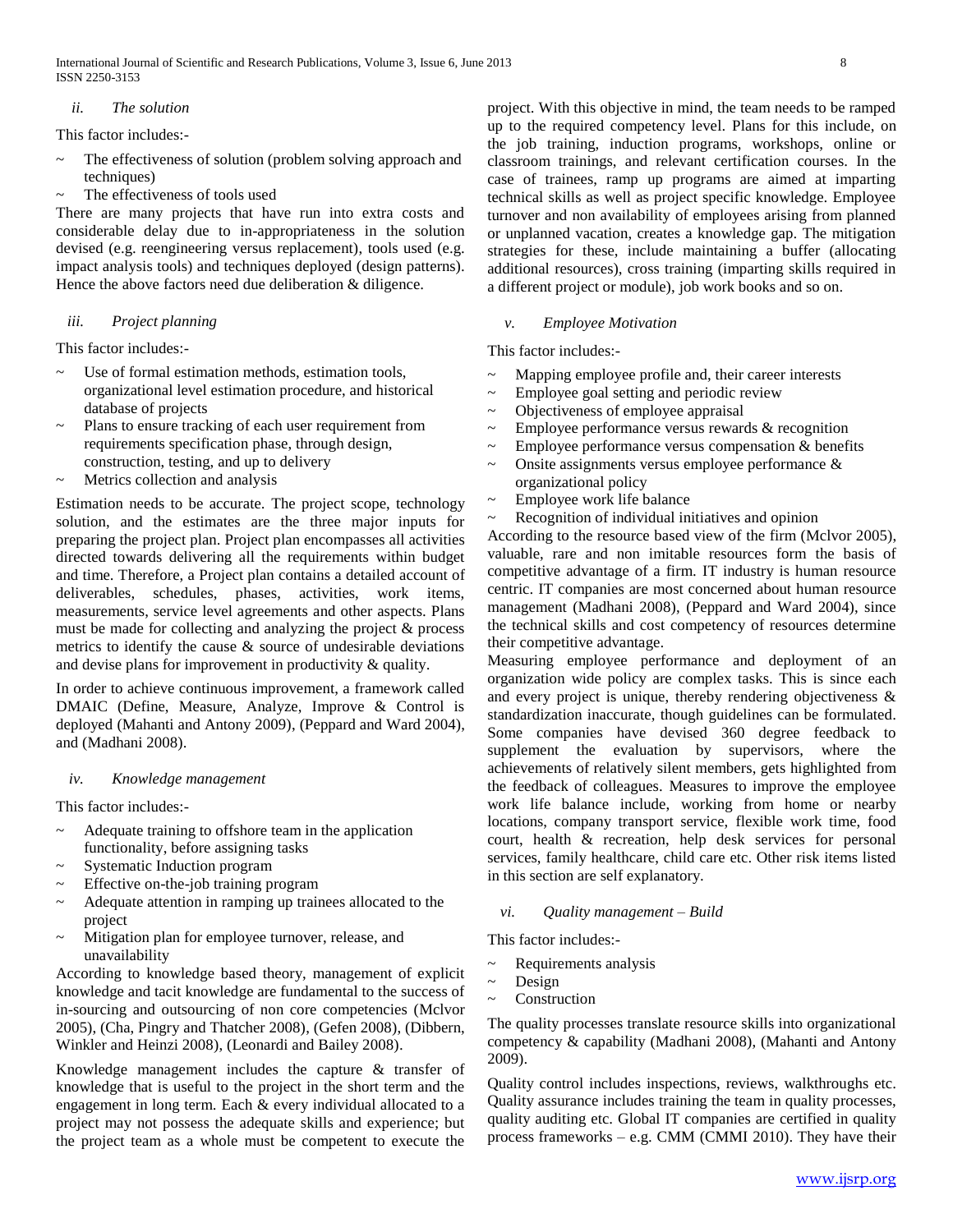own organization wide quality process framework that is tailored for the specific needs of a project. The PM must ensure optimal allocation time and resources for quality assurance & quality control activities, within the constraints of available budget.

#### *vii. Quality management – Test*

This factor includes:-

- System test, esp. including Performance test
- Integration test, esp. including Regression Test and Retrofit test.

System test includes tests for availability, continuity, recovery, security, and stress. Performance test evaluates the processing time and other aspects such as memory, and input – output operations. Regression test is an essential part of integration test. This is done to ensure that the software project delivery under consideration integrates with the existing application without impairing the current functionality. Retrofit test is about incorporating changes that have been made to production code, while the software project in consideration was in progress. User acceptance test was not included in the survey since that was done under the supervision of the customer and information about that was not available with most of the respondents.

#### *viii. Change management*

This factor includes:-

- $\sim$  Analysis of the impact of changes
- $\sim$  Negotiation & agreement on scope & schedule
- ~ Scheduling a group of changes together

Changes in requirements are inevitable due to the tacit nature of knowledge. The user perception, the perception of the team members who received the knowledge, as well as the formal user requirement documentation may all have inherent assumptions, omissions and errors. Hence formalized procedures for change management are one of the usual features of IT project management. The major concerns in change management include understanding and analyzing the impact of changes (de Souza and Redmiles 2008), (Jones 2007) on the effort, schedule, and quality; plans to mitigate the cascading effect of changes into upstream activities and phases; and scheduling changes together (rather than changing artifacts on ad-hoc basis) etc, from among other aspects. Due diligence in requirements gathering, and customer involvement in the development process (e.g. interim deliveries; periodic reviews & feedback etc.) help to reduce changes and rework

#### *Conclusion*

The software risk management profile that emerged from this study (*See Table-2)* is different from that of in house projects, discussed in *Section II.B*. Therefore, the survey findings indicate that the top risks in offshored or outsourced software projects are distinct compared to inhouse projects.

#### **C. Software Risk Management Model**



**Fig. 6: Software Risk Management Model for Offshored/ Outsourced Projects**

Based on our discussions we propose the model shown in *Fig.6*, for the management of software development risk by vendor team, in the context of offshored or outsourced software projects. We have discussed Risk Factors & Risk Management Factors in this paper. Project constraints; and the relation of risk and risk management factors with the project outcome are not discussed in this paper.

#### VII. SUMMARY

# **D. Validity and Limitations**

The study has limitations that are applicable to all survey based studies.

- 1. Samples were drawn only from global IT companies with process maturity of CMMi Level-5 (CMMI, 2010).
- 2. The focus of the study was business application projects. Other domains such as, scientific applications, product development, and real time systems, to mention a few, were not considered.
- 3. The focus of this study was software projects, post contract signoff.
- 4. The study was based on one response each, received from each project. In spite of best efforts, triangulation of observation was not possible, since we were not able to locate more than one team member who worked for a specific project (*See Section IV.C*).

However, we have strictly followed the guidelines for survey based research. Our questionnaire exhibited content validity (*See Section IV.B*) and internal consistency / reliability (see *Section IV.C and IV.D*). Many researchers have used similar methods in software engineering (*See Section II*). We explained our model using industry best practices compiled from the insights obtained from another work. We also provided a brief theoretical explanation where required, correlating the Industry practice with theory. Therefore, we believe that our findings add value to the body of knowledge on software risk management.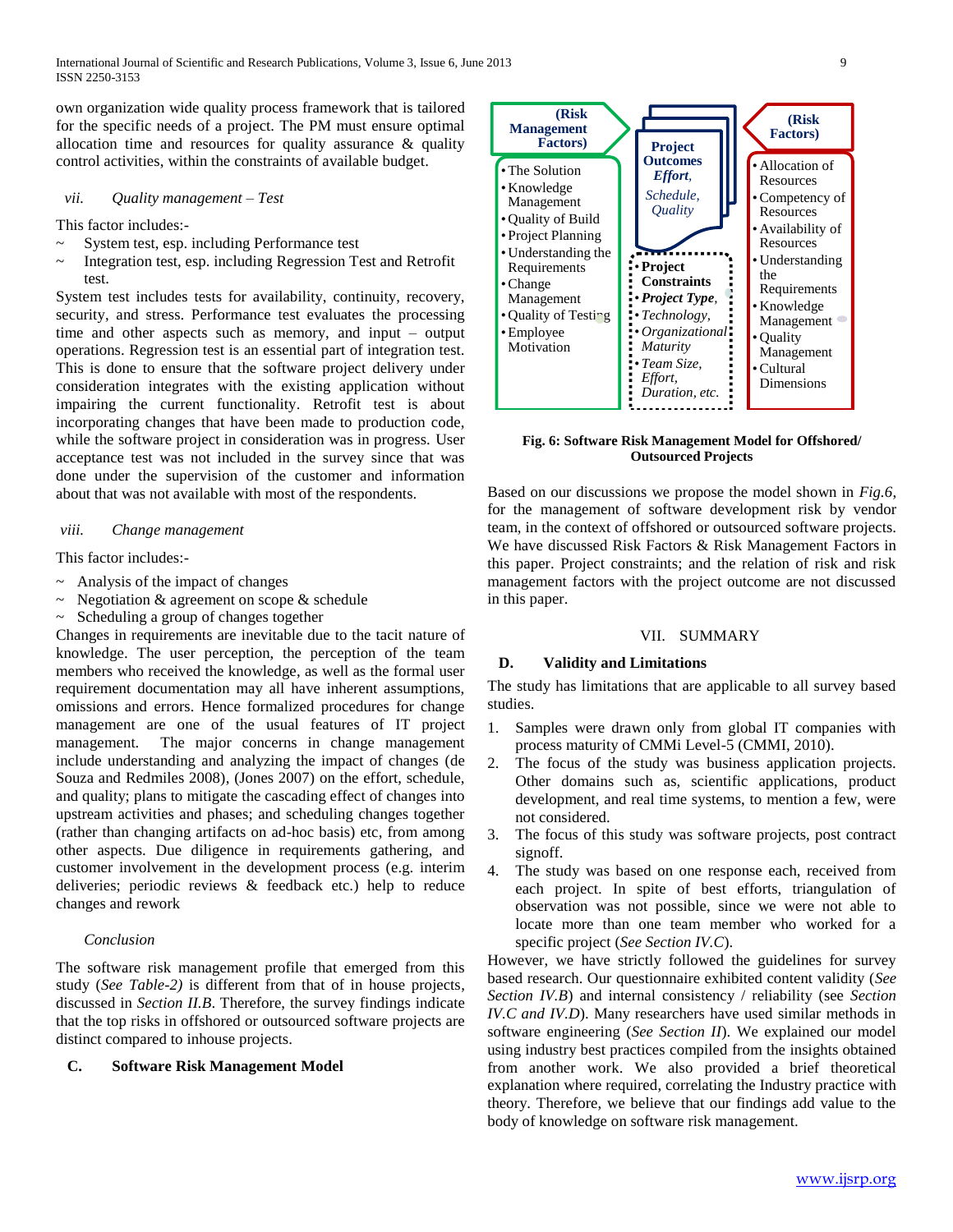International Journal of Scientific and Research Publications, Volume 3, Issue 6, June 2013 10 ISSN 2250-3153

# VIII. CONCLUSION & RECOMMENDATION

There are very few published reports on industry practice in software risk management.

This is a study of industry practice in the management of software development risks, in the context of offshored and outsourced projects, from vendor perspective. Hence this study is unique.

Software risks and their rankings have changed over time with (a) the revolution in information technology in terms of hardware and software, (b) evolution of software engineering processes and (c) the devolution of ownership in software project management. The software risks, risk rankings, and risk management, in the context of offshored or outsourced software projects differ from firm owned, or in-sourced software development.

Though generalization of software risk management is a very valuable area of research, research on current IT models, such as offshoring, outsourcing and distributed project management would add value to IT practice in a significant way. Based on this study of 145 software projects executed by global IT companies, we proposed a software risk management model (*See Fig.6*). The constituent software risk factors and software risk management factors care shown in *Table- 1* and *Table-2*. The risk factors and the risk management factors that emerged from this study are clearly distinct, in comparison with the existing literature on software risk.

The model proposes key focus areas for software development risk management in offshored and outsourced projects, to achieve the best outcome.

## **E. Directions for future research**

The risk management model proposed in this study needs further validation, through in depth case studies on Industry practices. Each risk management factor needs further investigation. The variation in software risk management practice across different categories of projects, needs to be explored, e.g., Software Maintenance, Migration, Modernization, COTS etc, to mention a few. The study may be extended to distributed project management models (where collaboration assumes more importance).

#### **REFERENCES**

- [1] Addison, T., and S. Vallabh. "Controlling software project risks an empirical study of methods used by experienced project managers." *Proceedings of SAICSIT.* 2002. 128-140.
- [2] Aspray, W., F. Mayadas, and MY. Vardi. *Globalization and Offshoring of Software: A Report of the ACM Job Migration Task Force.* NY: ACM, 2006.
- [3] Barki, H., S. Rivard, and J. Talbot. "Toward an Assessment of Software Development Risk." *Journal of Management Information Systems* 10, no. 2 (1993): 203-225.
- [4] Benedikt, M. "Why Risk Management Matters In It Outsourcing A Systematic Literature Review And Elements of A Research Agenda." *17th European Conference on Information Systems, ECIS2009-0652.R1.* 2009.
- [5] Boehm, B. "Software risk management: Principles and practices." *IEEE Software* 8, no. 1 (1991).
- [6] Carr, MJ., SL. Konda, I. Monarch, FC. Ulrich, and CF. Walker. "Taxonomy-based risk identification." Technical Report, Software Engineering Institute, Carnegie Mellon University, 1993.
- [7] Cha, HS., DE. Pingry, and ME. Thatcher. "Managing the knowledge supply chain." *MIS Quarterly*, 2008: pp. 281-306.
- [8] Charalambos, L., Iacovou, and R., Nakatsu. "A Risk Profile Of Offshore-Outsourced Development Projects." *Communications of the ACM* 51, no. 6 (2008).
- [9] CMMI. *Solutions.* 2010. http://cmmiinstitute.com/cmmi-solutions/ (accessed Jan 15, 2013).
- [10] de Souza, CRB., and DF. Redmiles. "An empirical study of software developers' management of dependencies and changes." *ICSE International Conference on Software Engineering.* ACM New York, NY, USA, 2008. 241-250.
- [11] Deephouse, C., T. Mukhopadhyay, DR. Goldenson, and Marc I. Kellner. "Software Processes and Project Performance." *Journal of Management Information Systems* 12, no. 3 (2005): 185-203.
- [12] Deloitte. "The Risk Intelligent Approach to Outsourcing and Off shoring." *Risk Intelligence Series*, no. 8 (2008).
- [13] Dibbern, J., J. Winkler, and A. Heinzi. "Explaining variations in client extra costs between software projects offshored to India." *MIS Quarterly* 32, no. 2 (2008): 333-366.
- [14] Gartner Inc. *Gartner Worldwide IT Spending Forecast - Overall Enterprise Spending Growth Down Across Verticals.* January 2012. http://www.gartner.com/technology/research/it-spending-forecast/ (accessed May 4, 2012).
- [15] Gefen, D. "Business Familiarity As Risk Mitigation In Software Development Outsourcing Contracts." *MIS Quarterly*, 2008: pp. 531-551.
- [16] Hair, JF., WC. Black, BJ. Babin, and RE.,Tatham,RL. Anderson. "Mutivariate Data Analysis." Pearson, 2006.
- [17] Hofstede, G. 1976. www.geert-hofstede.com (accessed May 05, 2011).
- [18] Jiang, JJ., and G. Klein. "Software project risks & development focus." *Project Management Journal* (PMI) 32, no. 1 (2001).
- [19] Jones, C. *Estimating Software Costs.* 2. Tata McGrawHill, 2007.
- [20] Kajko-Mattsson, M., and J. Nyfjord. "State of Software Risk Management Practice." *IAENG, International Journal of Computer Science* 35:4 (2008).
- [21] King, WR. "IT strategy and innovation, Issues in IS offshoring." *Information Systems Management*, November 2008: 287–289.
- [22] Leonardi, PM., and DE. Bailey. "Transformational technologies & the creation of new work practices." *MIS Quarterly*, 2008.
- [23] Madhani, PM. "Indian Software Success Story: A Resource-Based View of Competitive Advantages." *The Icfaian Journal of Management Research* VII, no. 8 (2008).
- [24] Mahanti, R., and J. Antony. "Six Sigma in the Indian software industry: some observations and results from a pilot survey." *The TQM Journal* Volume 21, no. 6 (2009): 549-635.
- [25] Mclvor, R. In *The Outsourcing Process*, 188-190. Cambridge University Press, 2005.
- [26] Mohtashami, M., T. Marlowe, V. Kirova, and FP. Deek. "Risk management for collaborative software development." *Information Systems Management* 23, no. 4 (2006).
- [27] Nasscom. *Resource Center - Global Sourcing.* 2012. http://www.nasscom.in/global-sourcing (accessed 09 23, 2012).
- [28] Nidumolu, S. "The Effect of Coordination and Uncertainty on Software Project Performance: Residual Performance Risk as an Intervening Variable." *Information Systems Research*, 1995: 191- 219.
- [29] Peppard, J., and J. Ward. "Beyond strategic information systems: towards an IS capability." *Journal of Strategic Information Systems* 13 (2004): 167–194.
- [30] Pressman, R. "Risk Management." Chap. 28 in *Software Engineering: A Practitioner's Approach*. McGrawHill, 2010.